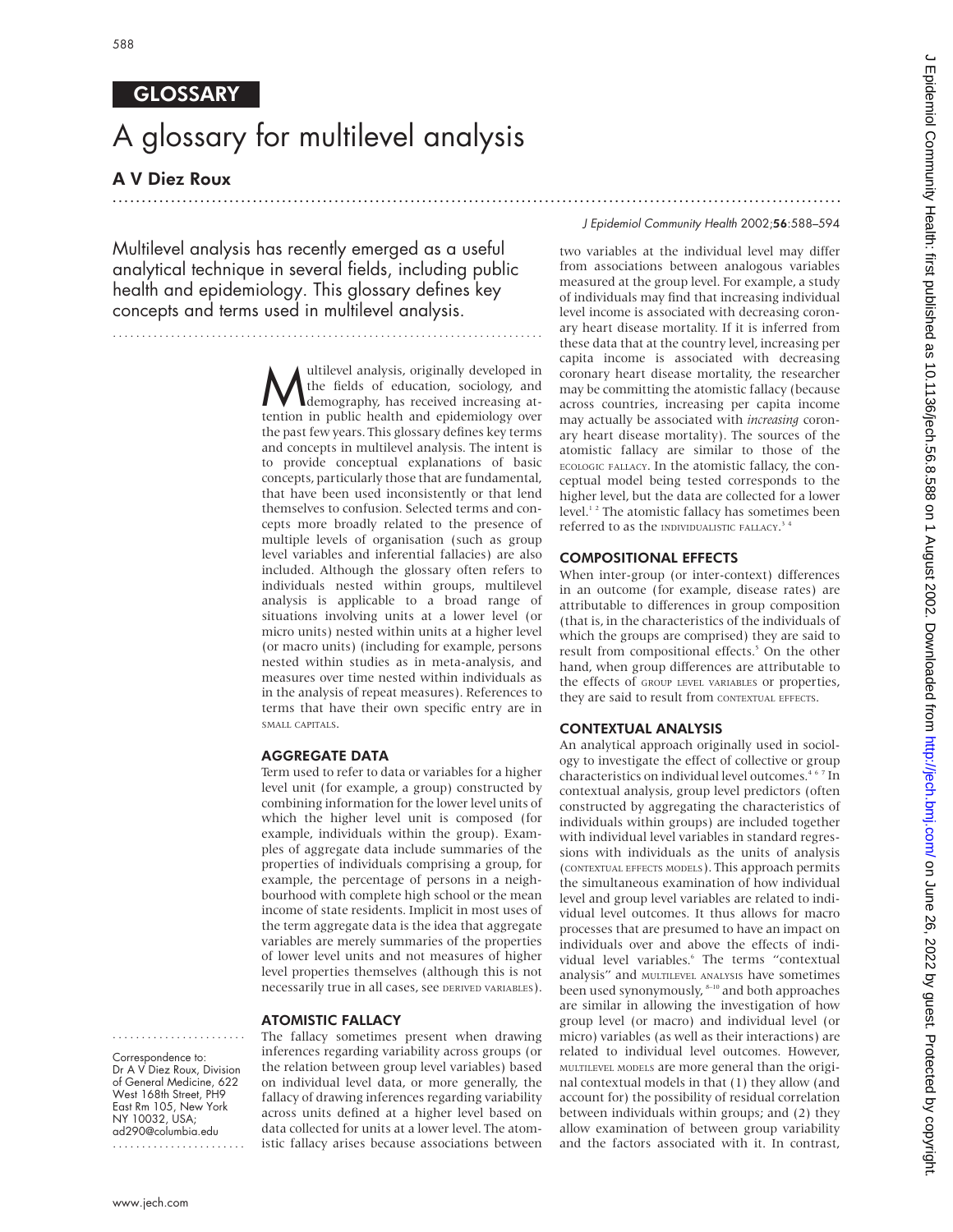contextual models often do not account for residual correlation (although they can be modified to do so) and do not allow the examination of inter-group variability or of the factors associated with it (see also VARIANCE COMPONENTS).

#### CONTEXTUAL EFFECTS

Term generally used to refer to the effects of variables defined at a higher level (usually at the group level) on outcomes defined at a lower level (usually at the individual level) after controlling for relevant individual level (lower level) confounders. The term is most often used to refer to the effect of a DERIVED GROUP LEVEL VARIABLE (for example, mean neighbourhood income) on an individual level outcome (such as blood pressure) after controlling for its individual level namesake (for example, individual level income).6 11 However, "contextual effects" is also sometimes used to refer to the effects of group level variables generally be they DERIVED VARIABLES or INTEGRAL VARIABLES, and can apply to any situation involving lower level units nested within higher level units (for example, contextual effects of country characteristics on disease rates for small areas, contextual effects of tissue characteristics on cell biology). Contextual effects are sometimes contrasted with COMPOSITIONAL EFFECTS. 5

#### CONTEXTUAL EFFECTS MODELS

Regression models with individuals as the units of analysis that include both group level and individual level variables as predictors of individual level outcomes. Traditional contextual effects models are equivalent to multilevel models in which all coefficients are modelled as fixed (that is, no error terms are included in the group level or level 2 equations, see MULTILEVEL MODELS). See CONTEXTUAL ANALYSIS.

#### CONTEXTUAL VARIABLES

See DERIVED VARIABLES and GROUP LEVEL VARIABLES.

# CROSS LEVEL EFFECTS

Term used to refer to the main effects of higher level variables (for example, group level variables) on outcomes at a lower level (for example, individual level outcomes) as well as to modifications of the effects of lower level (individual level) variables by higher level (group level) variables (see CROSS LEVEL INTERACTION).<sup>12</sup> Examples include the effect of country level income inequality on individual level self reported health (effect of a higher level variable on outcomes at a lower level), and the presence of stronger associations between individual level income and self reported health in the presence of high country level income inequality (modifications of the effects of lower level variables by higher level variables). The term "ecological effects" has sometimes been used as a synonym for "cross level effects".<sup>12</sup>

# CROSS LEVEL INFERENCE

The drawing of inferences regarding factors associated with variability in the outcome at one level based on data collected at another level (for example, drawing inferences regarding relations between individual level variables based on group level associations, or vice versa). See ECOLOGIC FALLACY and ATO-MISTIC FALLACY.

# CROSS LEVEL INTERACTION

Refers to the interaction between higher level and lower level variables—that is, to modification of the effects of lower level variables by characteristics of the higher level units to which the lower level units belong (or vice versa).<sup>5 12</sup> For example, if the relation between individual level income and blood pressure differs by neighbourhood characteristics (that is, neighbourhood and individual level variables interact), there is said to be a cross level interaction. In multilevel models

whenever group specific estimates of the effect of a lower level variable are modelled as a function of higher level (group level) variables (as in equation (3) under the entry for MULTILEVEL MODELS), a cross level interaction appears in the final model ( $γ_{ij}$   $C_i$   $I_{ij}$  in equation (4) under MULTILEVEL MODELS).

# DERIVED VARIABLES

A type of GROUP LEVEL VARIABLE constructed by mathematically summarising the characteristics of individuals in the group (for example, means, proportions, or measures of dispersion, such as, percentage of persons with incomplete high school, mean income, standard deviation of the income distribution).<sup>11 13</sup> Some derived variables have no individual level analogue (for example, standard deviation of the income distribution) and therefore necessarily refer to group level constructs. Others (for example, mean neighbourhood income) do have individual level analogues (for example, individual level income), but may provide information on group level constructs, distinct from their individual level namesake. The mean of the dependent variable in the group (for example, proportion infected in a study of the causes of infection) can be thought of as a special type of derived variable.14 Although derived and INTEGRAL VARIABLES are sometimes presented as conceptually distinct, they are closely interrelated. Derived variables often operate by shaping certain integral properties of the group. For example, the composition of a group may influence the predominant types of interpersonal contacts, values, and norms or may shape organisations or regulations within the group that affect all members.15 The terms "analytical variables" and "aggregate variables" have been used as synonyms for "derived variables". The term "contextual variables" has also been used as a synonym for "derived variables" <sup>14</sup> although it is sometimes used to refer to GROUP LEVEL VARIABLES generally.<sup>6 13</sup>

# ECOLOGICAL FALLACY

The fallacy sometimes present when drawing inferences at the individual level (that is, regarding relations between individual level variables) based on group level data. The ecological fallacy arises because associations between two variables at the group level (or ecological level) may differ from associations between analogous variables measured at the individual level. These differences between individual level and group level associations were first described for correlation coefficients <sup>16</sup> but may also be present for other measures of association such as regression coefficients.<sup>11 17</sup> More generally, the fallacy may occur whenever data for units at a higher level are used to draw inferences regarding factors associated with variability across units at a lower level—that is, when the conceptual model being tested corresponds to the lower level, but the data are collected for a higher level.<sup>12</sup> Suppose a researcher finds that at the country level, increasing per capita income is associated with increasing mortality attributable to traffic accidents. If he/she infers that at the individual level, increasing personal income is associated with increasing motor vehicle related mortality, she may be committing the ecological fallacy, because within countries, motor vehicle related mortality may always be lower in high income than in low income persons. In the case of regression coefficients, the sources of the ecological fallacy include (1) the lack of information on constructs pertaining to a lower level of organisation; and (2) the failure to realise that a variable defined and measured at one level of organisation may tap into a different construct than its namesake at another level.<sup>18</sup>

# EMPIRICAL BAYES ESTIMATES

Estimates of parameters for a given group or higher level unit (for example, estimates of group specific intercepts or slopes, such as  $b_{0j}$  and  $b_{1j}$  in equation (1), under MULTILEVEL MODELS)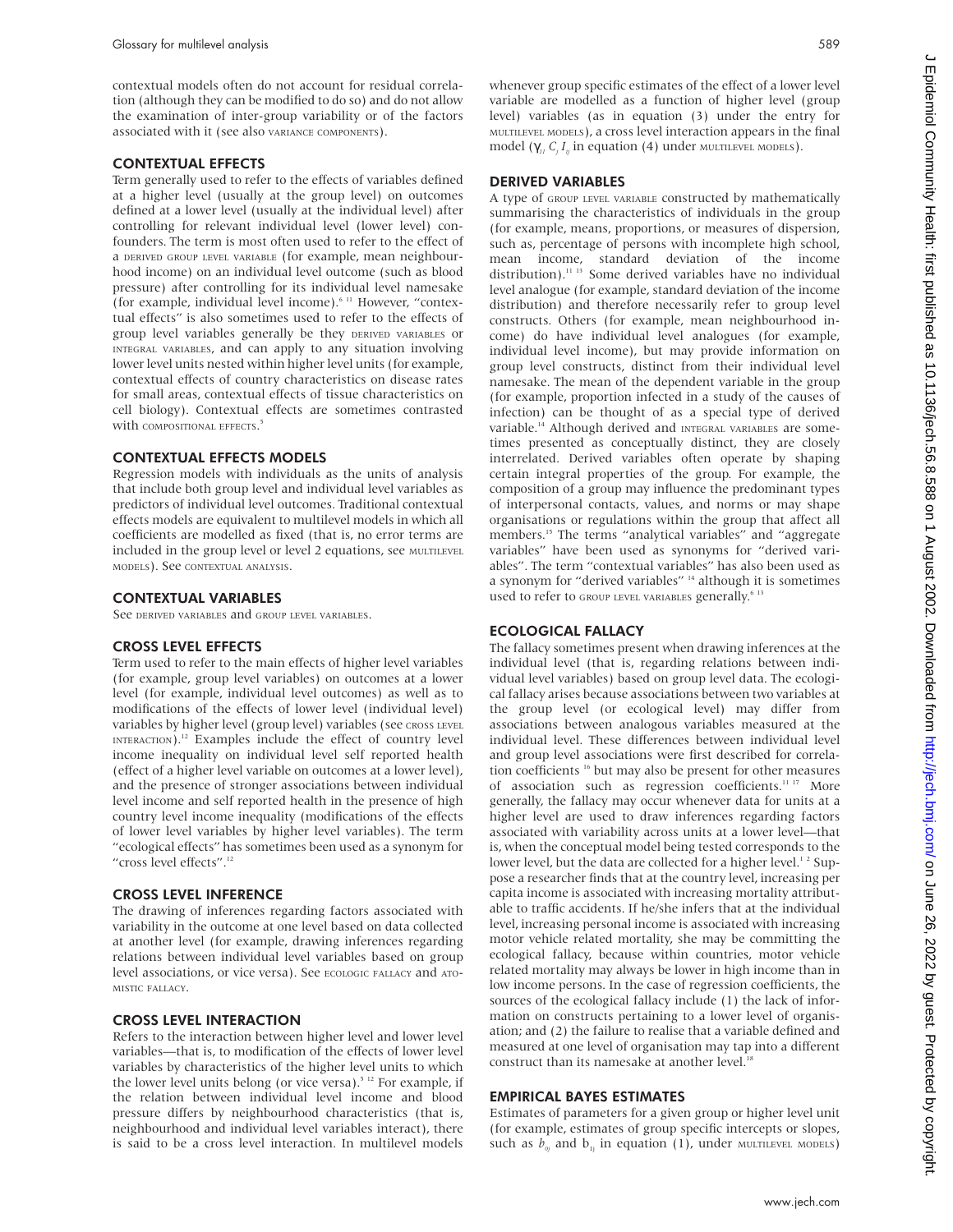obtained by combining information from the group itself with information from other similar groups investigated.10 19 20 This is particularly useful when estimating parameters for a group with few within group observations. These estimates are "optimally" weighted averages that combine information derived from the group itself with the mean for all similar groups. The weighted average shifts the group specific estimate (derived using data only for that particular group) towards the mean for similar groups. The less precise the group specific estimate and the less the variability observed across groups, the greater the shift towards the overall group mean. Thus, the estimate for a given group is based not only on its own data but also takes into account estimates for other groups and the characteristics groups share.<sup>20</sup> Empirical Bayes estimates of parameters for a given group can be derived from multilevel models using estimates of the group level errors (for example,  $U_{0j}$  and  $U_{1j}$  , see MULTILEVEL MODELS) for that particular group. Empirical Bayes estimates are also sometimes referred to as "shrinkage estimates" because they "shrink" the group specific estimate towards the overall mean (although in fact when the overall mean is greater than the group specific estimate, the "shrunken" or empirical Bayes estimate may actually be greater than the group specific estimate). In public health, empirical Bayes estimation can be used, for example, to derive improved estimates of rates of death or diseases for small areas with few observations, $21$  or to estimate rates of different health outcomes for individual providers (hospitals, physicians, etc).<sup>22</sup> In other applications (which do not involve the structure of individuals within groups although they are analogous to it), empirical Bayes estimates of regression coefficients have been used to obtain improved estimates of associations in studies investigating the role of multiple exposures.<sup>23</sup>

# ENVIRONMENTAL VARIABLES

In the context of ecological studies and multilevel analysis, the term "environmental variables" has sometimes been used to refer to group level measures of physical or chemical exposures. Environmental variables, so defined, have been proposed as a "type" of GROUP LEVEL VARIABLE, distinct from DERIVED VARIABLES and INTEGRAL VARIABLES.<sup>11</sup> These variables are not derived by aggregating the characteristics of individuals but they do have group level and individual level analogues (for example, days of sunlight in the community and individual level sunlight exposure information). In contrast with derived and integral variables, which may be used as indicators of group level constructs, group level environmental variables are used exclusively as proxies for individual level exposures (which may be more difficult to measure for logistic or methodological reasons), rather than as indicators of a group level property, which is conceptually different from the analogous measure at the individual level.

#### FIXED EFFECTS/FIXED COEFFICIENTS

Regression coefficients (intercepts or covariate effects) that are not allowed to vary randomly across higher level units (see MULTILEVEL MODELS). For example, in the case of persons nested within neighbourhoods, two options are available for modelling the effects of neighbourhood. One option is to include a dummy variable for each neighbourhood. In this case the neighbourhood coefficients are modelled as fixed (sometimes called "fixed effects"). Another option is to assume that the neighbourhoods in the sample are a random sample of a larger population of neighbourhoods and that the coefficients for the "neighbourhood effect" vary randomly around an overall mean (for example, as reflected by  $U_{\alpha}$  in equation 2 under the entry for MULTILEVEL MODELS). In this case, the neighbourhood effects are modelled as random (sometimes called "random effects", see RANDOM EFFECTS MODELS). In the same example, the coefficients for individual level covariates can also be modelled

J Epidemiol Community Health: first published as 10.11136/jech.56.8.588 on 1 August 2002. Downloaded from http://jech.bmj.com/ on June 26, 2022 by guest. Protected by copyright on June 26, 2022 by guest. Protected by copyright. <http://jech.bmj.com/> J Epidemiol Community Health: first published as 10.1136/jech.56.8.588 on 1 August 2002. Downloaded from

as fixed or random. For example, if the relation between individual level income and blood pressure is not allowed to vary randomly across neighbourhoods, the coefficient for individual level income is fixed ("fixed coefficient"). On the other hand, if the coefficient for individual level income is allowed to vary randomly across neighbourhoods around an overall mean effect (as reflected by  $U_{ij}$  in equation 3 under the entry for MULTILEVEL MODELS), the coefficient for income is modelled as random (sometimes called a "random coefficient", see RANDOM COEFFICIENT MODELS). Although the terms "fixed effects" and "fixed coefficients " are sometimes distinguished as noted above, they are often used interchangeably. Fixed effects models or fixed coefficient models are models in which all effects or coefficients are fixed. See also RANDOM EFFECTS/RANDOM COEFFI-CIENTS.

# GROUP LEVEL VARIABLES

Term used to refer to variables that characterise groups. The terms group level variables, macro variables and ecological variables are often used interchangeably.<sup>2 6 11 14 24</sup> Group level variables may be used as proxies for unavailable or unreliable individual level data (for example, when neighbourhood mean income is used as a proxy for the individual level income of individuals living in the neighbourhood) or as indicators of group level constructs (for example, when mean neighbourhood income is used as an indicator of neighbourhood characteristics that may be related to individual level outcomes independently of individual level income). It is the second usage (as indicators of group level constructs) that is of particular interest in multilevel analysis. Group level variables have been classified into two basic types.11 13 24 DERIVED VARIABLES and INTE-GRAL VARIABLES. Two additional types of group level variables, STRUCTURAL VARIABLES<sup>13</sup> and ENVIRONMENTAL VARIABLES<sup>11</sup> are sometimes distinguished. The term contextual variables has been used as a synonym for group level variables generally  $\degree$ although it is sometimes reserved for derived group level variables.<sup>11 14</sup>

#### HIERARCHICAL (LINEAR) MODELS

See MULTILEVEL MODELS

# INDIVIDUAL LEVEL VARIABLES

Term used to refer to variables that characterise individuals and refer to individual level constructs (for example, age or personal income).

#### INDIVIDUALISTIC FALLACY

Term used as a synonym for the ATOMISTIC FALLACY. May sometimes also be used as a synonym for the PSYCHOLOGISTIC FALLACY.

# INTEGRAL VARIABLES

A type of GROUP LEVEL VARIABLE. Integral variables differ from DERIVED VARIABLES (another type of group level variable) in that they are not summaries of the characteristics of individuals in the group. Integral variables have no individual level analogues and necessarily refer to group level constructs. Examples of integral variables include the existence of certain types of laws, political or economic system, social disorganisation, or population density.<sup>11 13</sup> Integral variables have also been referred to as primary or global variables.

# INTRACLASS CORRELATION

A measure of the degree of resemblance between lower level units belonging to the same higher level unit or cluster.<sup>25</sup> In the case of individuals nested within groups (for example, neighbourhoods), the intraclass correlation measures the extent to which values of the dependent variable are similar for individuals belonging to the same group. It can be thought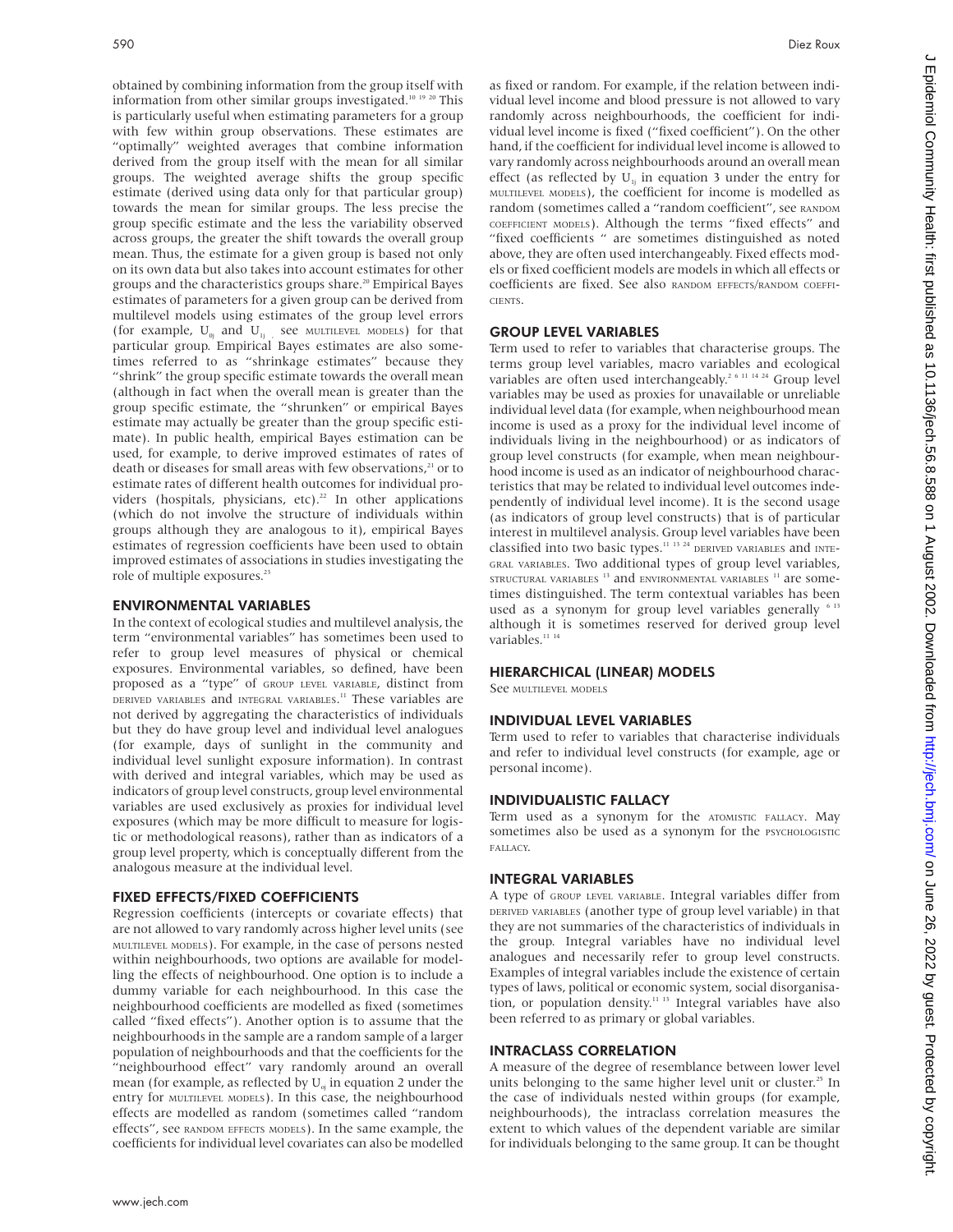of as the average correlation between values of two randomly drawn lower level units (for example, individuals) in the same, randomly drawn higher level unit (for example, neighbourhood). It can also be defined as the proportion of the variance in the outcome that is between the groups or higher level units. In the case of a simple random intercept model, the intraclass correlation coefficient is estimated by the ratio of population variance between groups  $(\tau_{00})$  to the total variance  $(\tau_{00} + \sigma^2)^{25}$  (see MULTILEVEL MODELS) The estimation of the intraclass correlation coefficient in models including random covariate effects, or in the case of non-normally distributed dependent variables, is more complex and not always straightforward .

# MARGINAL MODELS

See POPULATION-AVERAGE MODELS.

#### MIXED MODELS

Term used to refer to models that contain a mixture of FIXED EFFECTS (or fixed coefficients) and RANDOM EFFECTS (or random coefficients). In mixed models some of the regression coefficients (intercepts or covariate effects) are allowed to vary randomly across higher level units but others are not (see MULTILEVEL MODELS). Thus mixed models can be thought of as a particular case of the more general multilevel models (although the term is also occasionally used as a synonym of multilevel models generally). Sometimes the term mixed models is also used to encompass models that account for correlation between lower level units (for example, individuals) within higher level units (for example, neighbourhoods) in other ways—that is, by modelling the correlations or covariances themselves rather than by allowing for random effects or random coefficients.<sup>26</sup> These models (which are not multilevel models) have also been called covariance pattern models,<sup>26</sup> marginal models, or POPULATION AVERAGE MODELS.

#### MULTILEVEL ANALYSIS

An analytical approach that is appropriate for data with nested sources of variability—that is, involving units at a lower level or micro units (for example, individuals) nested within units at a higher level or macro units (for example, groups such as schools or neighbourhoods).<sup>5 10 19 24 25 27-30</sup> Multilevel analysis allows the simultaneous examination of the effects of group level and individual level variables on individual level outcomes while accounting for the non-independence of observations within groups. Multilevel analysis also allows the examination of both between group and within group variability as well as how group level and individual level variables are related to variability at both levels. Thus, multilevel models can be used to draw inferences regarding the causes of inter-individual variation (or the relation of group and individual level variables to individual level outcomes) but inferences can also be made regarding inter-group variation, whether it exists in the data, and to what extent it is accounted for by group and individual level characteristics. In multilevel analysis, groups or contexts are not treated as unrelated but are conceived as coming from a larger population of groups about which inferences want to be made. Multilevel analysis thus allows researchers to deal with the micro-level of individuals and the macro-level of groups or contexts simultaneously.5

Multilevel analysis has a broad range of applications in many situations involving nested sources of random variability such as persons nested within neighbourhoods,<sup>5 30</sup> patients nested within providers,<sup>31</sup> meta analysis (observations nested within sites)<sup>19 32</sup> longitudinal data analysis (repeat measurements over time nested within persons), $28$  33 34 multivariate responses (multiple outcomes nested within individuals),<sup>5</sup> the analysis of repeat cross sectional surveys (multiple observations nested within time periods), $35$  the examination of geographical variations in rates (rates for smaller areas nested within regions or larger areas) $36$  and the examination of interviewer effects (respondents nested within interviewers).<sup>37</sup> Multilevel analysis can also be used in situations involving multiple nested contexts<sup>19 28</sup> (for example, multiple measures over time on individuals nested within neighbourhoods) as well as overlapping or cross classified contexts (for example, children nested within neighbourhoods and schools).<sup>38</sup> The statistical models used in multilevel analysis are referred to as MULTILEVEL MODELS<sup>25</sup> 28 <sup>29</sup> or hierarchical linear models.<sup>19</sup>

#### MULTILEVEL MODELS

The statistical models used in MULTILEVEL ANALYSIS.<sup>19 25 28 29</sup> The terms "hierarchical models" and "multilevel models" are often used synonymously. These models (or variants of them) have previously appeared in different literatures under a variety of names including RANDOM EFFECTS MODELS or RANDOM COEFFICIENT MODELS 40–42 "covariance components models" or "variance components models",<sup>43 44</sup> and MIXED MODELS.<sup>26</sup> A simplified example for the case of a normally distributed dependent variable, a single individual level (lower level unit) predictor and a single group level (higher level unit) predictor is provided below. Analogous models can be formulated for non-normally distributed dependent variables.<sup>10 28 39 45</sup>

In the case of multilevel analysis involving two levels (for example, individuals nested within groups), the multilevel model can be conceptualised as a two stage system of equations.

In the first stage (level 1), a separate individual level regression is defined for each group or higher level unit.

(1) 
$$
Y_{ij} = b_{0j} + b_{1j}I_{ij} + \varepsilon_{ij}
$$
  $\varepsilon_{ij} \sim N(0, \sigma^2)$ 

 $Y_{ii}$  = outcome variable for i<sup>th</sup> individual in j<sup>th</sup> group

 $I_{ii}$ = individual level variable for i<sup>th</sup> individual in j<sup>th</sup> group

 $b_{0i}$  is the group specific intercept

 $b_{ij}$  is the group specific effect of the individual level variable

Individual level errors  $(e_{ii})$  are assumed to be independent and identically distributed with a mean of 0 and a variance of  $\sigma^2$ . The same regressors are generally used in all groups, but regression coefficients ( $b_{0j}$  and  $b_{1j}$ ) allowed to vary from one group to another.

In a second stage (level 2), each of the group or context specific regression coefficients defined in equation (1) ( $b_{0i}$  and  $b_{1i}$  in this example) are modelled as a function of group level (or higher level) variables.

(2) 
$$
b_{0i} = \gamma_{00} + \gamma_{01} G_i + U_{0i} \quad U_{0i} \sim N(0, \tau_{00})
$$

(3) 
$$
b_{1j} = \gamma_{10} + \gamma_{11}G_j + U_{1j} \quad U_{1j} \sim N(0, \tau_{11})
$$
  
 
$$
cov(U_{0j}, U_{1j}) = \tau_{10}
$$

*Gj* group level variable

 $\gamma_{00}$  is the common intercept across groups

 $\gamma_{01}$  is the effect of the group level predictor on the group specific intercepts

 $\gamma_{10}$  is the common slope associated with the individual level variable across groups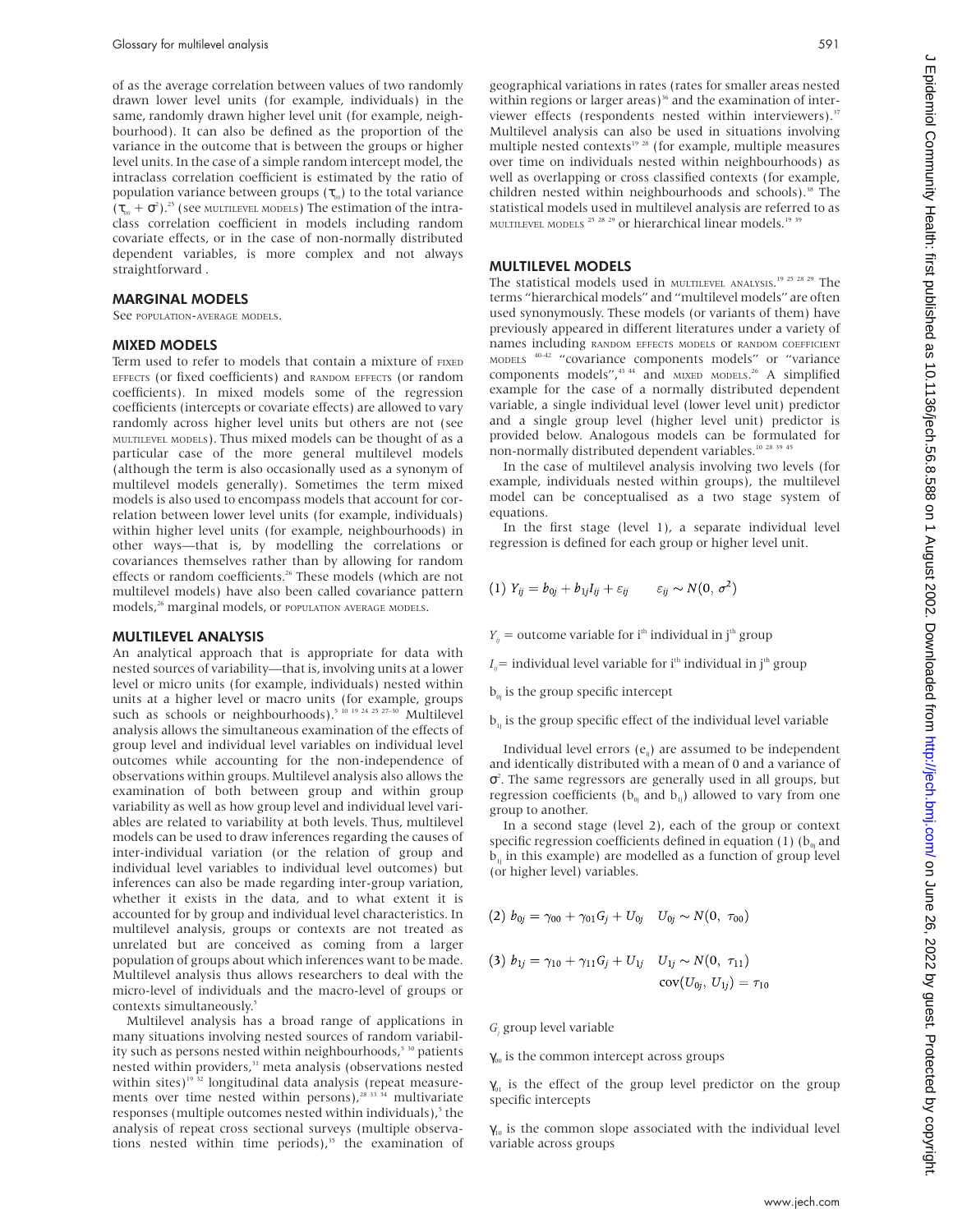$\gamma_{11}$  is the effect of the group level predictor on the group specific slopes

The errors in the level 2 equations ( $U_{0i}$  and  $U_{1i}$ ), sometimes called "macro errors", are assumed to be normally distributed with mean 0 and variances  $\tau_{00}$  and  $\tau_{11}$  respectively.  $\tau_{01}$ represents the covariance between intercepts and slopes. Thus, multilevel analysis summarises the distribution of the group specific coefficients in terms of two parts: a "fixed"part that is common across groups ( $γ_{00}$  and  $γ_{01}$  for the intercept, and  $γ_{10}$  and  $\gamma_{11}$  for the slope) and a "random" part (U<sub>0i</sub> for the intercept and  $U_{1j}$  for the slope) that is allowed to vary from group to group (see also FIXED COEFFICIENTS and RANDOM COEFFICIENTS).

By including an error term in the group level equations (equations (2) and (3)), these models allow for sampling variability in the group specific coefficients ( $b_{0j}$  and  $b_{1j}$ ) and also for the fact that the group level equations are not deterministic (that is, the possibility that not all relevant macro-level variables have been included in the model). The underlying assumption is that group specific intercepts and slopes are random samples from a normally distributed population of group specific intercepts and slopes, or alternatively, that the macro errors are exchangeable—that is, that the residual variation in group specific coefficients across groups is unsystematic.<sup>10</sup>

An alternative way to present the model fitted in multilevel analysis is to substitute equations (2) and (3) in (1) to obtain:

$$
Y_{ij} = \gamma_{00} + \gamma_{01}C_j + \gamma_{10}I_{ij} + \gamma_{11}C_jI_{ij} + U_{0j}
$$
  
+ 
$$
U_{1j}I_{ij} + \varepsilon_{ij}
$$

The model includes the effects of group level variables  $(\gamma_0)$ , individual level variables (γ<sub>10</sub>) and their interaction (γ<sub>11</sub>) on the individual level outcome *Y<sub>ij</sub>*. These coefficients ( $\gamma_{01}$ ,  $\gamma_{10}$  and  $\gamma_{11}$ ), which are common to all individuals regardless of the group to which they belong are often called the FIXED COEFFICIENTS (or fixed effects). The model also includes a random intercept component  $(U_{0})$ , and a random slope component  $(U_{1})$ . The values of these components vary randomly across groups, and hence  $U_{0i}$  and  $U_{1i}$  referred to as the RANDOM COEFFICIENTS (or random effects). The parameters of the above equations (fixed effects, random effects, variances of the random effects, and residual variance) are simultaneously estimated using iterative methods. The level 1 and level 2 variances (σ<sup>2</sup>, τ<sub>00,</sub> τ<sub>11 ,</sub> τ<sub>10</sub>) are called the (co)VARIANCE COMPONENTS.

Many variants of the more general model illustrated above are possible. For example, only group specific intercepts  $(b_{\alpha})$ may be modelled as random (these models have also been called RANDOM EFFECTS MODELS). When covariate effects  $(b_{ij}$  in the example above) are modelled as random these models have also been called RANDOM COEFFICIENT MODELS. When some of the coefficients are fixed and other are random these models have also been called "mixed effects models" or simply MIXED MODELS. When all coefficients are modelled fixed (no random errors are included in level 2 equations) these models are reduced to traditional CONTEXTUAL EFFECTS MODELS. Multilevel models can also account for multiple nested contexts (or levels)19 28 allowing fixed and random coefficients to be associated with variables measured at different levels of the data hierarchy being analysed. Multilevel models can also be modified to allow for non-hierarchical, overlapping or cross classified contexts (for example, children simultaneously nested within neighbourhoods and schools).<sup>38</sup>

# NON-INDEPENDENCE OF OBSERVATIONS

Refers to situations in which dependent variables for observations at a lower level nested within the same higher level unit (or cluster) are correlated, even after measured characteristics are taken into account. For example, two persons from the same neighbourhood may tend to have more similar blood pressure levels than two persons from different neighbourhoods, even after measured individual and neighbourhood characteristics are taken into account. In the case of repeat measures on individuals over time, two blood pressure measurements on the same person may tend to be more similar than two measures on different persons even after relevant covariates are taken into account. One reason for this correlation may have to do with the omission of important higher level variables that observations within the same higher level unit share. This residual correlation violates the assumption of independence of observations underlying usual regression approaches. Ignoring this correlation may lead to incorrect inferences. Efficiency of estimation may also be reduced.<sup>40</sup> Multilevel models account for potential residual correlation by modelling intercepts and regression coefficients as random (for example, by allowing for macro level errors,  $U_{\alpha}$  and  $U_{ij}$  in second level equations, see MULTILEVEL MODELS).

#### POPULATION-AVERAGE MODELS

Models that account for correlation between lower level units within higher level units (or clusters) by modelling the correlations or covariances themselves rather than by allowing for random effects or random coefficients as MULTILEVEL MODELS do.40 46 These correlations are taken into account in the estimation of regression coefficients and their standard errors. Different correlation structures (describing within cluster or within higher level unit correlations) can be specified. "Population-average models" are also referred to as "marginal models"<sup>40</sup> <sup>46</sup> or "covariance pattern models".<sup>26</sup> Whereas multilevel models model the dependent variable conditional on the random effects (or random coefficients), population-average models model the marginal expectation of the dependent variables across the population (in a sense, "averaged " across the random effects). For this reason, marginal models have also been called "population-average" models (as a way to contrast them with SUBJECT SPECIFIC random effects models).<sup>46</sup> The Generalised Estimating Equation (GEE) approach is one approach to fitting marginal models.<sup>46</sup>

Population-average models model the population-average response as a function of covariates without explicitly accounting for heterogeneity across higher level units.<sup>46</sup> In contrast, MULTILEVEL MODELS investigate and explain the source of group to group variation (and of the within group correlation) by modelling group specific regression coefficients as a function of group level variables plus random variation. Therefore, although population-average models account for the correlation between outcomes within higher level units, the source of this correlation is not directly investigated (the correlation, and sometimes higher level effects themselves, are viewed as nuisance parameters that must be taken into account but are not of direct interest). Therefore, populationaverage models do not allow examination of group to group variation, of the group level or individual level variables related to it, or of the degree of variation present between and within groups, as multilevel models do (see VARIANCE COMPO-NENTS). Differences between both types of models also have consequences for the interpretation of regression coefficients: in the multilevel model, the regression coefficient estimates how the response changes as a function of covariates *conditional* on the random effects; in the marginal model, the coefficient expresses how the response changes as a function of covariates "averaged" over group to group heterogeneity (or group random effects).<sup>40 46</sup> In the case of continuous dependent variables these coefficients are mathematically equivalent, but in the case of non-normally distributed variables (for example, logistic models) the marginal parameter values will usually be smaller in absolute value than their random effects analogues.<sup>46</sup>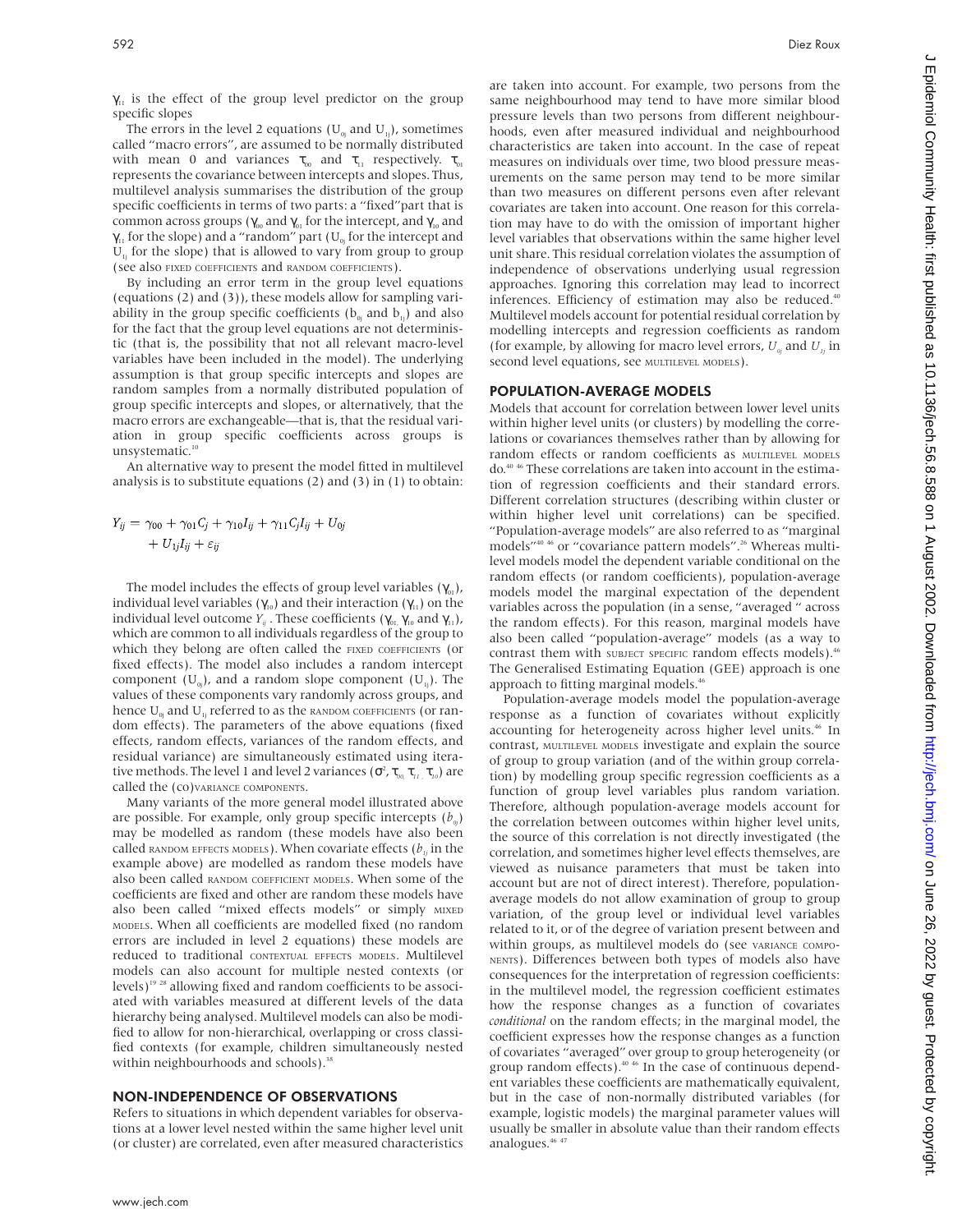#### PSYCHOLOGISTIC FALLACY

An inferential fallacy that may arise from the failure to consider group characteristics in drawing inferences regarding the causes of variability across individuals<sup>12</sup>—that is, assuming that individual level outcomes can be explained exclusively in terms of individual level characteristics. Although the level at which data are collected may fit the conceptual model being investigated (that is, individual level), important facts pertaining to other levels (that is, group level) may have been ignored.<sup>12</sup> For example, a study based on individuals might find that immigrants are more likely to develop depression than natives. But suppose this is only true for immigrants living in communities where they are a small minority. A researcher ignoring the contextual effect of community composition might attribute the higher overall rate in immigrants to the psychological effects of immigration or to genetic factors, ignoring the importance of community level factors and thus committing the psychologistic fallacy.<sup>1</sup> The term "psychologistic fallacy" is not entirely appropriate because the individual level factors used to explain the outcome are not always exclusively psychological.2 Although the term "individualistic fallacy" may appear more adequate, it has also been used as a synonym for the related but distinct ATOMISTIC FALLACY.<sup>34</sup> See also sociologistic fallacy.

# RANDOM COEFFICIENT MODELS

Term originally used for models in which the regression coefficients corresponding to covariates in the model are treated as random rather than fixed  $1926$ (that is, models containing RANDOM COEFFICIENTS, see for example  $b_{ij}$  in the entry for MULTILEVEL MODELS). Traditional random coefficient models do not include higher level (or group level) predictors in the group level equations for the covariate effects (that is, in a traditional random coefficient model, equation (3) would be  $b_{ij}$  =  $\gamma_{10} + U_{1i}$ ).<sup>19</sup> Thus random coefficient models can be thought of as a particular case of the more general MULTILEVEL MODELS. However, the term random coefficient models is sometimes used more broadly used to refer to multilevel models generally. See also RANDOM EFFECTS MODELS.

# RANDOM EFFECTS/RANDOM COEFFICIENTS

Regression coefficients (intercepts or covariate effects) that are allowed to vary randomly across higher level units (that is, are assumed to be realisations of values from a probability distribution) (see MULTILEVEL MODELS). For example, in the case of persons nested within neighbourhoods, neighbourhood effects can be assumed to vary randomly around an overall mean (random effect, see RANDOM EFFECTS MODELS). Similarly, the effect of personal income on individual health may be allowed to vary randomly across neighbourhoods (random coefficient, see RANDOM COEFFICIENT MODELS). Although the terms "random effects" and "random coefficients" are sometimes distinguished as noted above, they are often used interchangeably. The use of random effects or random coefficients is especially appropriate when the higher level units (or groups) can be thought of as random samples from a larger population of units (or groups) about which inferences wish to be made. See also FIXED EFFECTS/FIXED COEFFICIENTS.

#### RANDOM EFFECTS MODELS

Term originally used for models in which differences across groups (or other classification system) are treated as random rather than fixed <sup>19 26</sup> (that is, models containing RANDOM EFFECTS). For example, in the case involving individuals nested within neighbourhoods, a model treating neighbourhood differences as fixed would include all neighbourhoods represented in the sample as a set of dummy variables in a regression equation with individuals as the units of analysis (see FIXED COEFFICIENTS). In contrast, a random effects model

would treat neighbourhood differences as realisations from a probability distribution—that is, neighbourhood intercepts would be allowed to vary randomly across neighbourhoods following a probability distribution (see MULTILEVEL MODELS). An underlying assumption is that the neighbourhoods in the study are a random sample from a larger population of neighbourhoods about which inferences wish to be made. Random effects models can be thought of as a particular case of the more general MULTILEVEL MODELS in which only intercepts are allowed to vary randomly across groups (that is, random intercept models). Sometimes, however, the term random effects models is used more broadly to refer to MULTILEVEL MOD-ELS generally (that is, models that allow for both random intercept and random covariate effects). See also RANDOM COEF-FICIENT MODELS.

# RESIDUAL CORRELATION

See NON-INDEPENDENCE OF OBSERVATIONS.

# SOCIOLOGISTIC FALLACY

An inferential fallacy that may arise from the failure to consider individual level characteristics in drawing inferences regarding the causes of variability across groups.<sup>12</sup> Although the level at which data are collected may fit the conceptual model being investigated (that is, group level), important facts pertaining to other levels (that is, the individual level) may have been ignored.<sup>1</sup> Suppose a researcher finds that communities with higher rates of transient population have higher rates of schizophrenia, and he/she concludes that higher rates of transient population lead to social disorganisation, breakdown of social networks, and increased risk of schizophrenia among all community inhabitants. But suppose that schizophrenia rates are only increased for transient residents (because transient residents tend to have fewer social ties, and individuals with few social ties are at greater risk of developing schizophrenia). That is, rates of schizophrenia are high for transient residents and low for non-transient residents, regardless of whether they live in communities with a high or a low proportion of transient residents. If this is the case, the researcher would be committing the sociologistic fallacy in attributing the higher schizophrenia rates to social disorganisation affecting all community members rather than to differences across communities in the percentage of transient residents. See also *PSYCHOLOGISTIC FALLACY*.

#### STRUCTURAL VARIABLES

A type of GROUP LEVEL VARIABLE that refers to relations or interactions between members of a group,<sup>13</sup> for example, characteristics of social networks within the group or patterns of contacts or interactions between members of the group. Structural variables are sometimes considered a subtype of INTEGRAL VARIABLES. 12 18

# SUBJECT SPECIFIC MODELS

Term used to refer to RANDOM EFFECTS/RANDOM COEFFICIENT MODELS (or MULTILEVEL MODELS generally) in order to contrast them with POPULATION-AVERAGE models. "Subject specific" is used because the term was originally developed in the context of longitudinal data analysis,<sup>46</sup> where individuals or subjects are the higher level units and repeat measures are the lower level units. In this case, the fixed effects coefficients derived from a random effects, random coefficient, or multilevel model are conditional on person level (or person specific) random effects, hence the term "subject specific". More generally, they can be thought of as "higher level unit" specific (or cluster specific), because they are conditional or higher level unit (or cluster specific) random effects. For example, in the entry for MULTILEVEL MODELS, the estimate of  $\gamma_{01}$  is conditional on group level random effects (as reflected by the presence of  $U_{oi}$  and  $U_{1i}$ ).